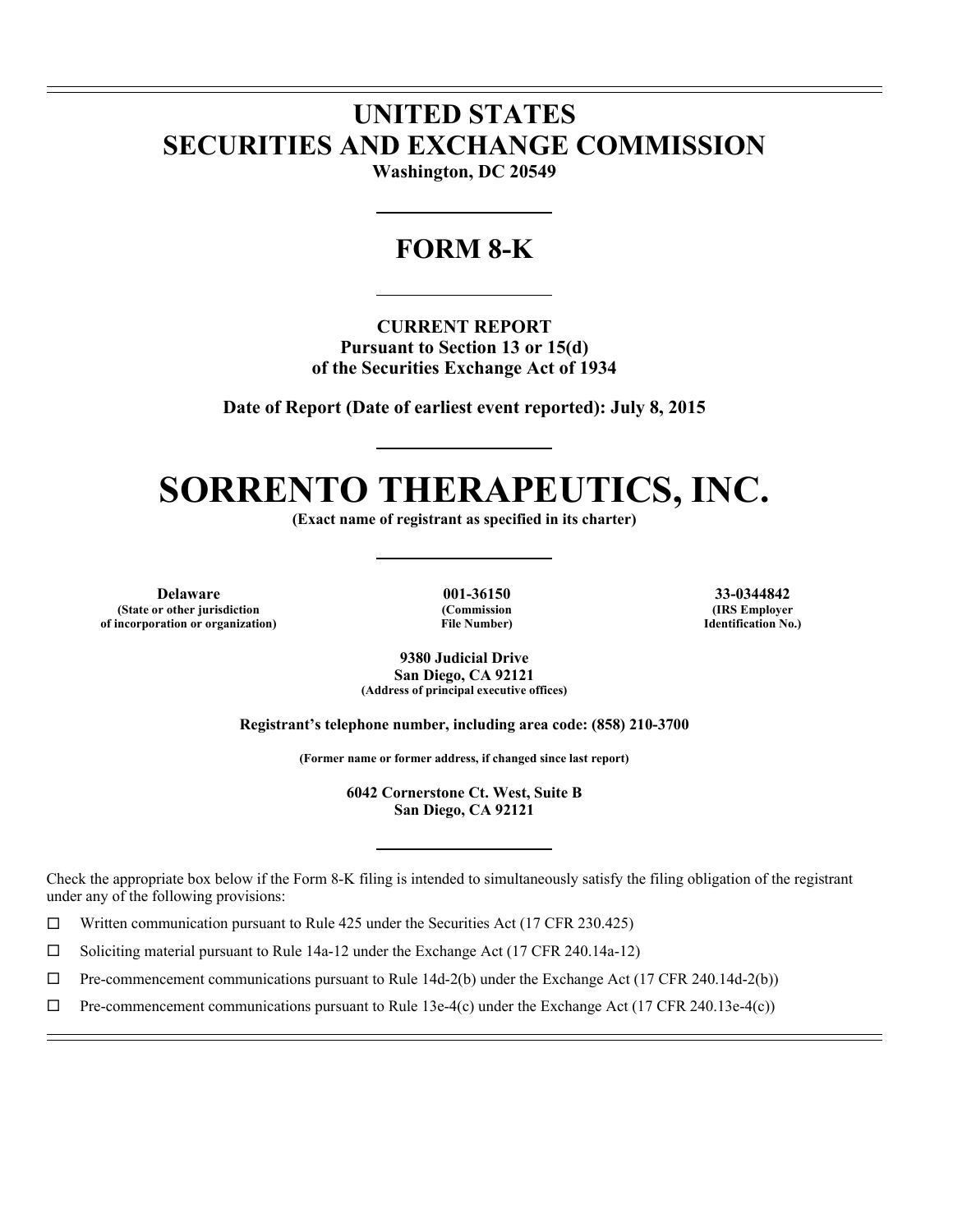# **Item 2.01 Completion of Acquisition or Disposition of Assets.**

On July 8, 2015, Sorrento Therapeutics, Inc. (the "Company") consummated the previously announced sale (the "Cynviloq Sale") to NantPharma, LLC of all of the Company's equity interests in IgdraSol, Inc., a wholly-owned subsidiary of the Company and the holder of the rights to Cynviloq, a polymeric micelle based Cremophor free paclitaxel injectable finished formulation.

## **Item 2.03 Creation of a Direct Financial Obligation or an Obligation under an Off-Balance Sheet Arrangement of a Registrant.**

Upon the closing of the Cynviloq Sale, the Company became obligated to pay \$40 million to the joint venture company created by the Company and NantBioScience, Inc., a majority owned subsidiary of NantWorks, LLC ("NantBioScience") as discussed in Item 8.01 Other Items.

# **Item 8.01 Other Items.**

On July 8, 2015, the Company announced that it and NantBioScience have jointly committed \$100 million to establish a joint venture to focus on the development of 'first-in-class' small molecules against targets that have eluded the pharmaceutical industry to date and which may address important drivers of cancer growth including cancer stem cells. The Company will contribute key small molecule programs (lead inhibitors of the proto-oncogenes c-Myc, and the master metabolism regulator HIF-1 alpha, and an inducer of the tumor suppressor cytokine TRAIL) to the joint venture which will be 60% owned by NantBioScience and 40% owned by the Company, and funded accordingly. A copy of the press release is attached as Exhibit 99.1 and incorporated herein by reference.

# **Item 9.01 Financial Statements and Exhibits.**

**Exhibit No. Description** 99.1 Press release dated July 9, 2015.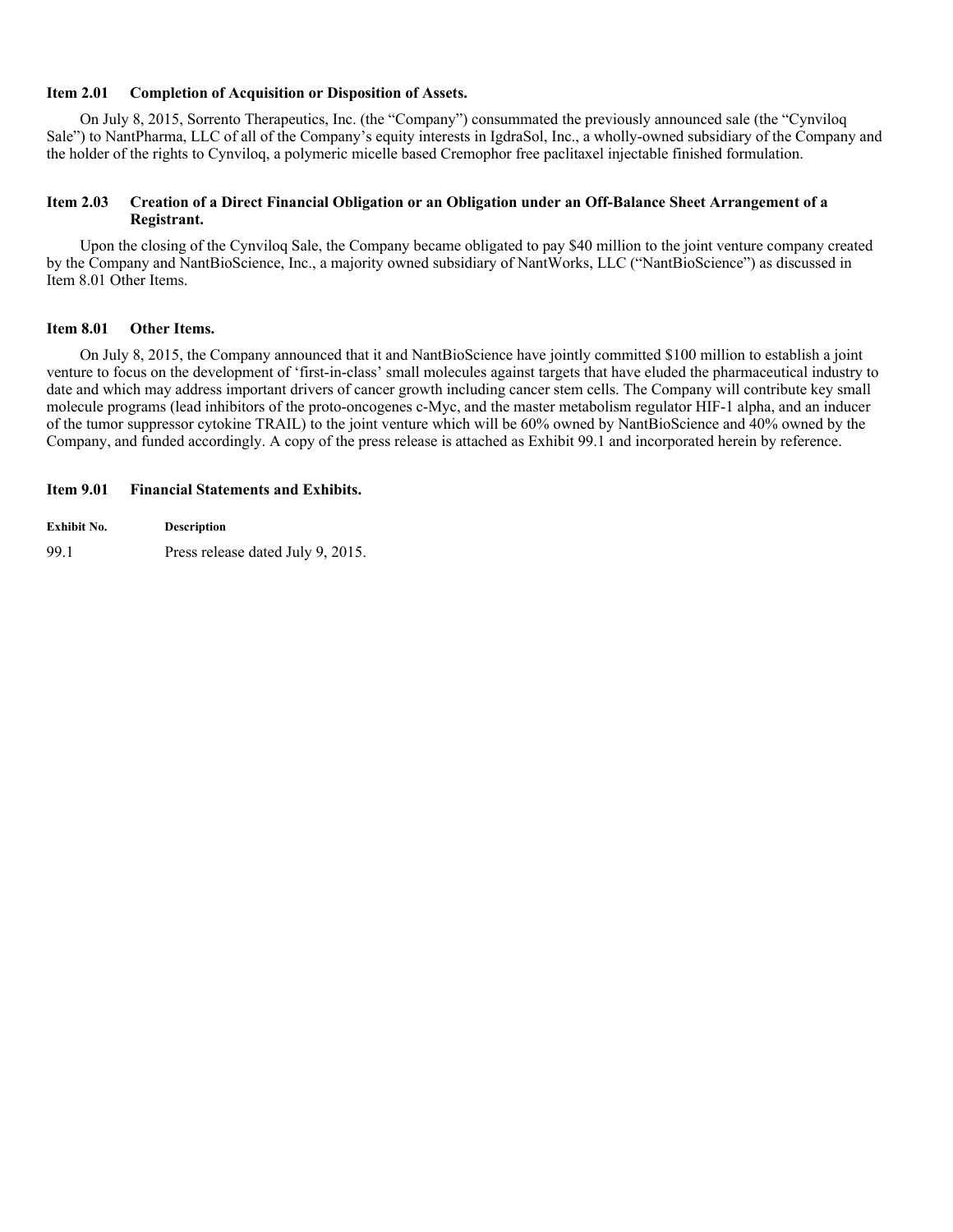# SIGNATURE

Pursuant to the requirements of the Securities Exchange Act of 1934, the Registrant has duly caused this report to be signed on its behalf by the undersigned hereunto duly authorized.

Dated: July 9, 2015

SORRENTO THERAPEUTICS, INC.

By: /s/ Henry Ji

Name: Henry Ji Title: President and Chief Executive Officer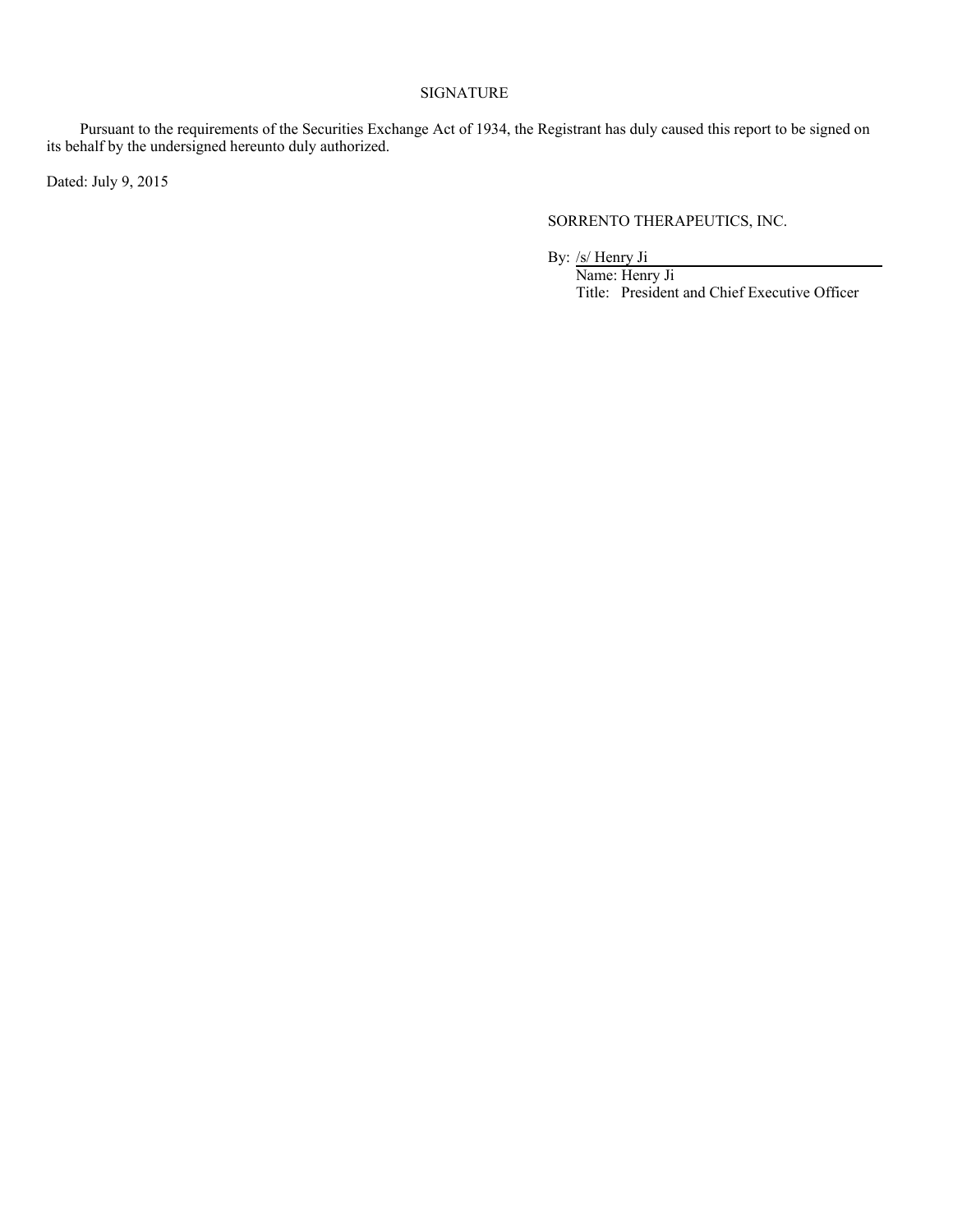# sorrento



# **Sorrento and NantBioScience Form Joint Venture to Develop Moonshot Program Targeted Small Molecule Therapies against Cancer**

— Jointly commit \$100M to develop c-Myc,HIF-1 alpha, and TRAIL therapeutic programs

**SAN DIEGO, July 9, 2015 /PRNewswire/** – Sorrento Therapeutics, Inc. (NASDAQ: SRNE; Sorrento) and NantBioScience, Inc., a majority owned subsidiary of NantWorks, LLC, announced today that they have established a joint venture to focus on the development of 'first-in-class' small molecules against targets that have eluded the pharmaceutical industry to date and which may address important drivers of cancer growth including cancer stem cells. Sorrento will contribute key small molecule programs (lead inhibitors of the proto-oncogenes c-Myc, and the master metabolism regulator HIF-1 alpha, and an inducer of the tumor suppressor cytokine TRAIL) to the joint venture which will be 60% owned by NantBioScience and 40% owned by Sorrento, and funded accordingly.

This joint venture follows on the previously announced acquisition by NantPharma of the rights to Cynviloq™, a nanoparticle-based paclitaxel cytotoxic therapeutic, now renamed Nant-paclitaxel, as well as the formation of NantiBody, a joint venture focused on immunotherapeutics. Both entities are affiliated with Dr. Soon-Shiong's ecosystem of companies at NantWorks.

"Sorrento's mission is to expeditiously and efficiently bring innovative therapies to cancer patients in need," said Dr. Henry Ji, President and CEO. "This partnership focused on the development of our innovative small molecules will allow us to realize Sorrento's vision, align our resources on our immuno-oncology and cell therapy assets, and puts Sorrento at the forefront of cancer therapy."

"Treatment of patients with cancer will require a multi-faceted approach involving chemotherapy, immunotherapy, adoptive cellular therapy and next-generation precision medicine platforms," said Dr. Patrick Soon-Shiong, NantWorks founder. "We are committing significant resources to the development of novel and innovative cancer therapies, including small molecules as components of targeted combination therapy strategies. At NantBioScience, we are pursuing the equivalent of the moonshot in the oncology space by developing drugs targeting mutant KRAS, RAL, and now cMyc, and HIF-1 alpha, as well as drugs inducing TRAIL expression and p53 activity. Only by developing drugs for these widely-considered "undruggable" targets do we have a hope of winning our war against cancer. Through this joint venture and the other ongoing collaborations we have with Sorrento, we are focused on transforming cancer therapy as we know it today and provide cancer patients with innovative treatment options for their thus far unmet medical needs."

# **About Sorrento Therapeutics, Inc.**

Sorrento is a clinical stage oncology company developing new treatments for cancer and associated